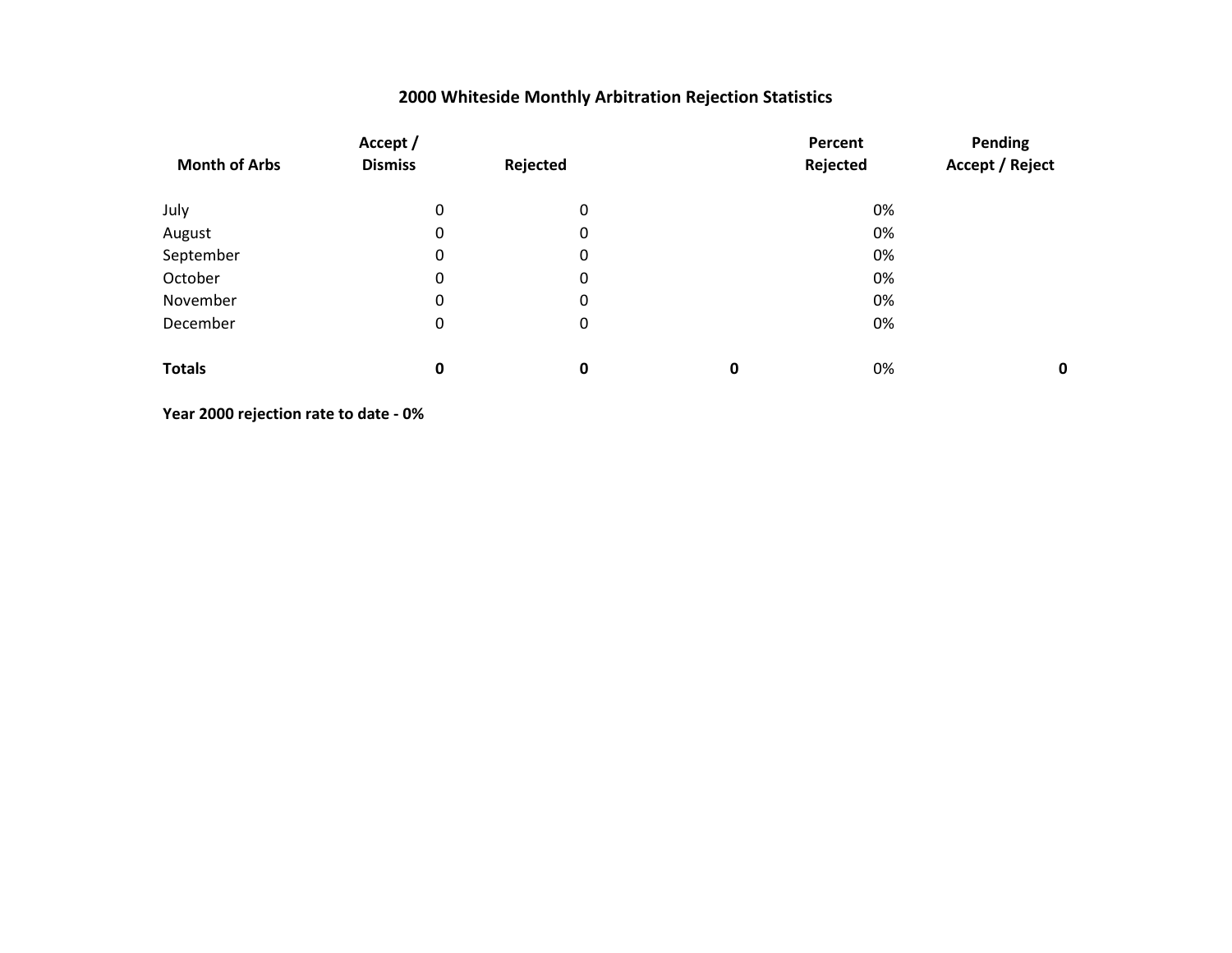|                      | Accept /       |                         | <b>Defendant</b> | Percent  | Pending                |
|----------------------|----------------|-------------------------|------------------|----------|------------------------|
| <b>Month of Arbs</b> | <b>Dismiss</b> | <b>Plaintiff Reject</b> | Reject           | Rejected | <b>Accept / Reject</b> |
| January              | 2              | $\mathbf 0$             | 0                | 0%       |                        |
| February             |                | 0                       | 0                | 0%       |                        |
| March                | 0              | 0                       | 0                | 0%       |                        |
| April                | 0              | 0                       | 0                | 0%       |                        |
| May                  | 2              | 0                       | 0                | 0%       |                        |
| June                 | 4              | 0                       | 0                | 0%       |                        |
| July                 | 0              | 0                       | 0                | 0%       |                        |
| August               | 2              |                         |                  | 50%      |                        |
| September            | 0              | 0                       |                  | 100%     |                        |
| October              | 0              | 0                       | 0                | 0%       |                        |
| November             |                | 0                       |                  | 50%      |                        |
| December             | 0              | 0                       | $\mathbf 0$      | 0%       |                        |
| <b>Totals</b>        | 12             | 1                       | 3                | 25%      | $\mathbf 0$            |

**Year 2001 rejection rate to date - 25%**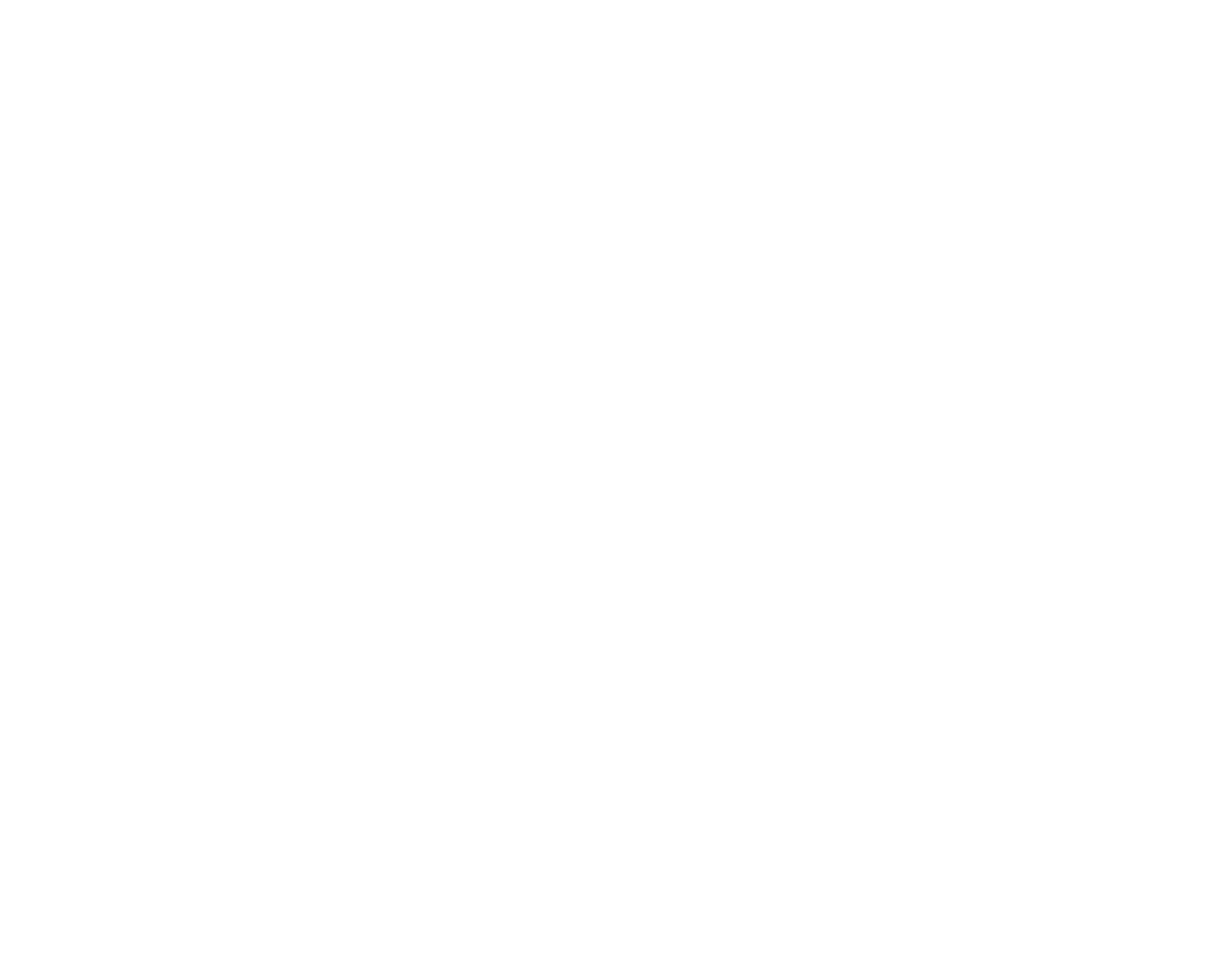| Accept /             |                  |          |             | Percent  | Pending                |
|----------------------|------------------|----------|-------------|----------|------------------------|
| <b>Month of Arbs</b> | <b>Dismiss</b>   | Rejected |             | Rejected | <b>Accept / Reject</b> |
| January              | 0                | $\Omega$ | $\Omega$    | 0%       |                        |
| February             | 2                | 0        | 0           | 0%       |                        |
| March                | 2                | 0        | 0           | 0%       |                        |
| April                |                  | 0        | 0           | 0%       |                        |
| May                  | 3                |          |             | 40%      |                        |
| June                 |                  | 0        |             | 33%      |                        |
| July                 |                  |          | 0           | 50%      |                        |
| August               | 0                | 0        | 1           | 100%     |                        |
| September            | 0                | 0        | 0           | 0%       |                        |
| October              | 3                | 0        |             | 25%      |                        |
| November             | 0                |          | 0           | 100%     |                        |
| December             | $\boldsymbol{0}$ | 0        | $\mathbf 0$ | 0%       |                        |
| <b>Totals</b>        | 14               | 3        | 4           | 33%      | 0                      |

**Year 2002 rejection rate to date - 30%**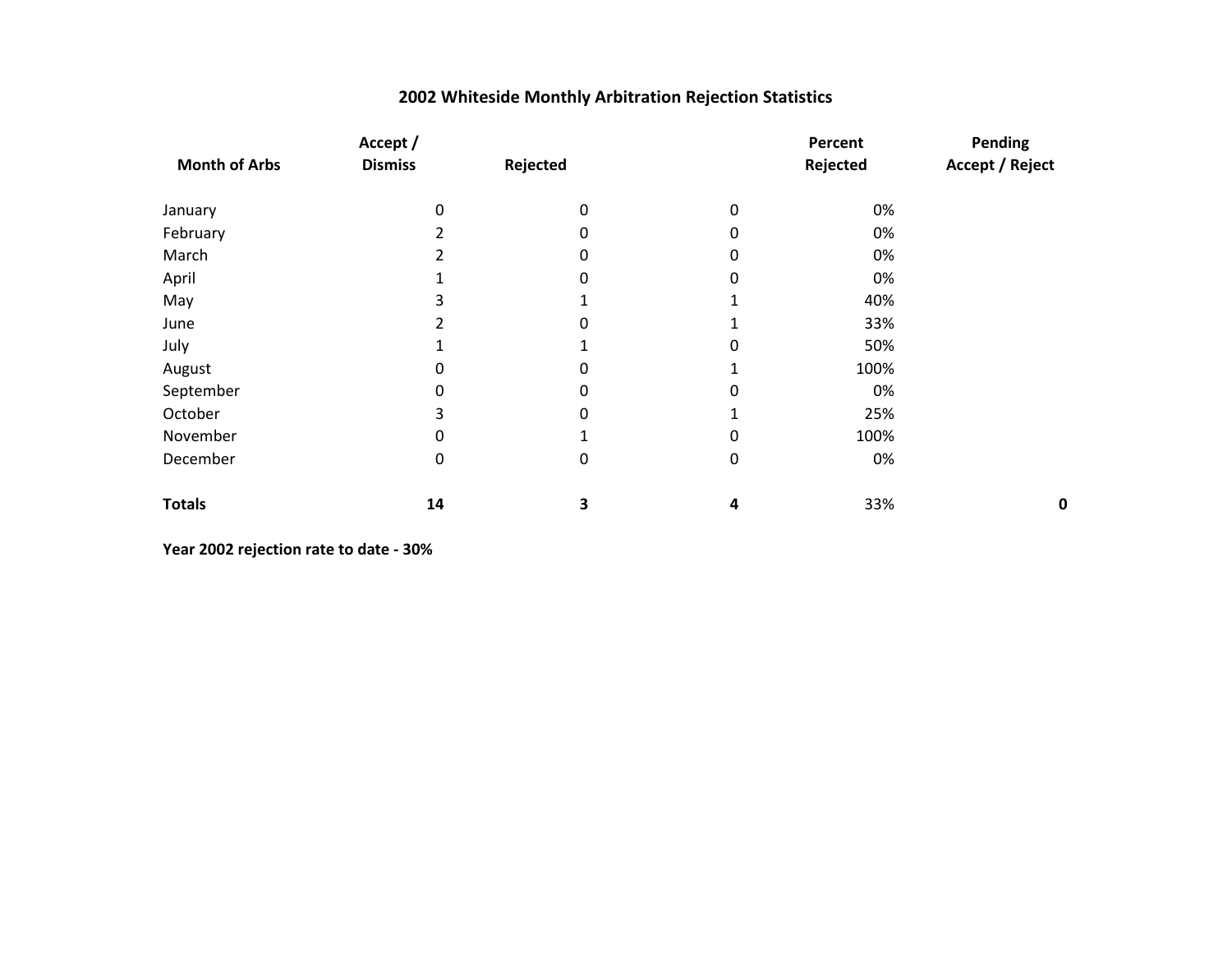| 2003 Whiteside Monthly Arbitration Rejection Statistics |  |  |  |
|---------------------------------------------------------|--|--|--|
|---------------------------------------------------------|--|--|--|

|                      | Accept /       |                         | <b>Defendant</b> | Percent  | Pending                |
|----------------------|----------------|-------------------------|------------------|----------|------------------------|
| <b>Month of Arbs</b> | <b>Dismiss</b> | <b>Plaintiff Reject</b> | Reject           | Rejected | <b>Accept / Reject</b> |
| January              | 2              | 0                       | 1                | 33%      |                        |
| February             | 0              | 0                       | 0                | 0%       |                        |
| March                | 2              | 0                       | 0                | 0%       |                        |
| April                | 3              | 0                       | 0                | 0%       |                        |
| May                  | 0              | 0                       | 0                | 0%       |                        |
| June                 | 0              | 0                       | 0                | 0%       |                        |
| July                 | 0              | 0                       |                  | 100%     |                        |
| August               | 0              | 0                       | 0                | 0%       |                        |
| September            | 0              | 0                       | 0                | 0%       |                        |
| October              | $\Omega$       | $\Omega$                | 0                | 0%       |                        |
| November             |                | 0                       |                  | 50%      |                        |
| December             | 0              | 0                       | $\mathbf 0$      | 0%       |                        |
| <b>Totals</b>        | 8              | 0                       | 3                | 27%      | 0                      |

**Year 2003 rejection rate to date - 29%**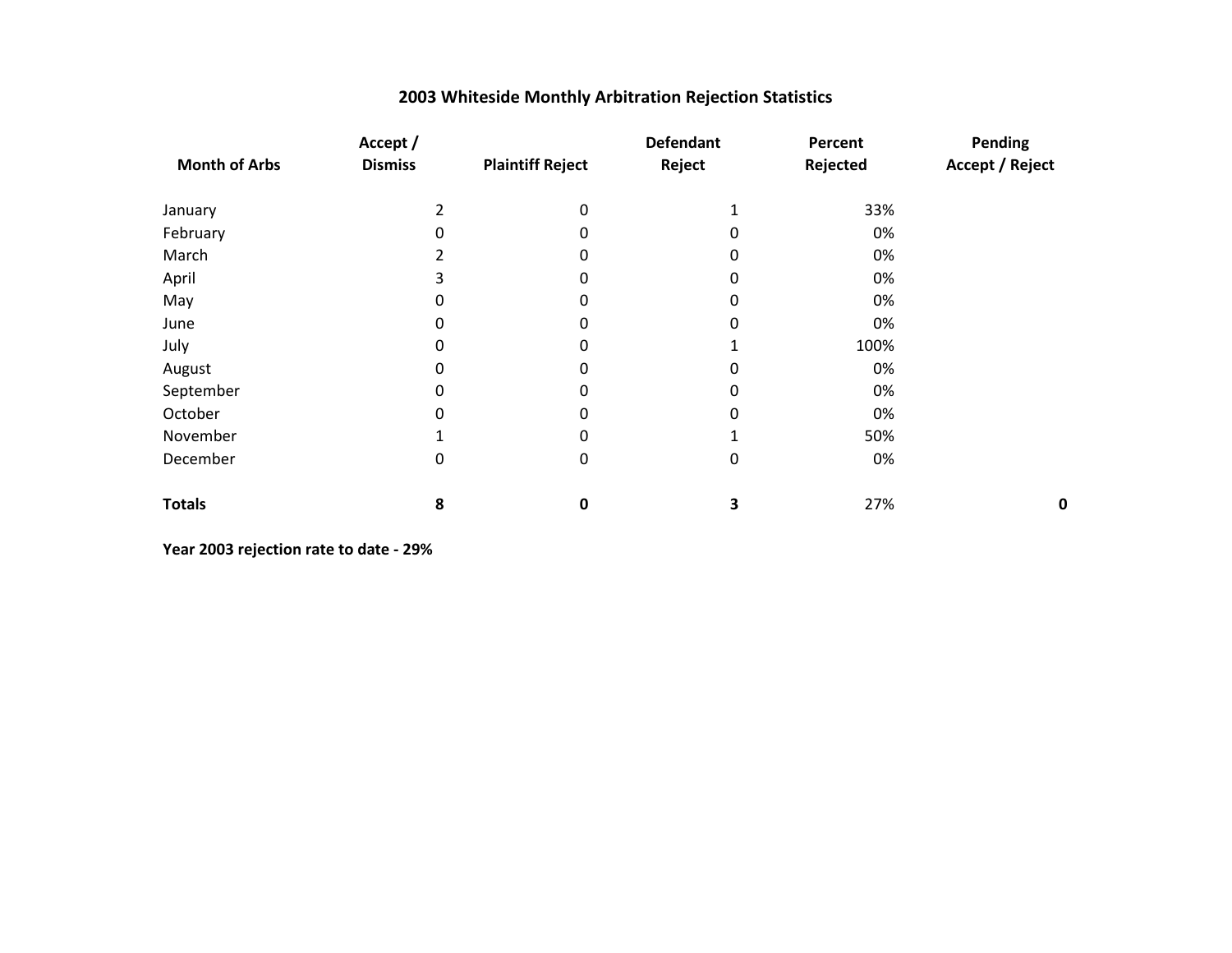|                      | Accept /       |                         | <b>Defendant</b> | Percent  | Pending                |
|----------------------|----------------|-------------------------|------------------|----------|------------------------|
| <b>Month of Arbs</b> | <b>Dismiss</b> | <b>Plaintiff Reject</b> | Reject           | Rejected | <b>Accept / Reject</b> |
| January              | 2              | $\Omega$                | $\mathbf 0$      | 0%       |                        |
| February             |                | 0                       | 0                | 0%       |                        |
| March                | 0              | 0                       | 0                | 0%       |                        |
| April                |                | 0                       | 0                | 0%       |                        |
| May                  | 0              |                         | $\Omega$         | 100%     |                        |
| June                 | 0              | 0                       |                  | 100%     |                        |
| July                 | 0              | 0                       | 0                | 0%       |                        |
| August               |                | 0                       | 0                | 0%       |                        |
| September            |                | 0                       | 0                | 0%       |                        |
| October              | 0              | 0                       |                  | 100%     |                        |
| November             | 0              | 0                       | 0                | 0%       |                        |
| December             | 0              | 0                       | 0                | 0%       |                        |
| <b>Totals</b>        | 6              | 1                       | 2                | 33%      | 0                      |

**Year 2004 rejection rate to date - 30%**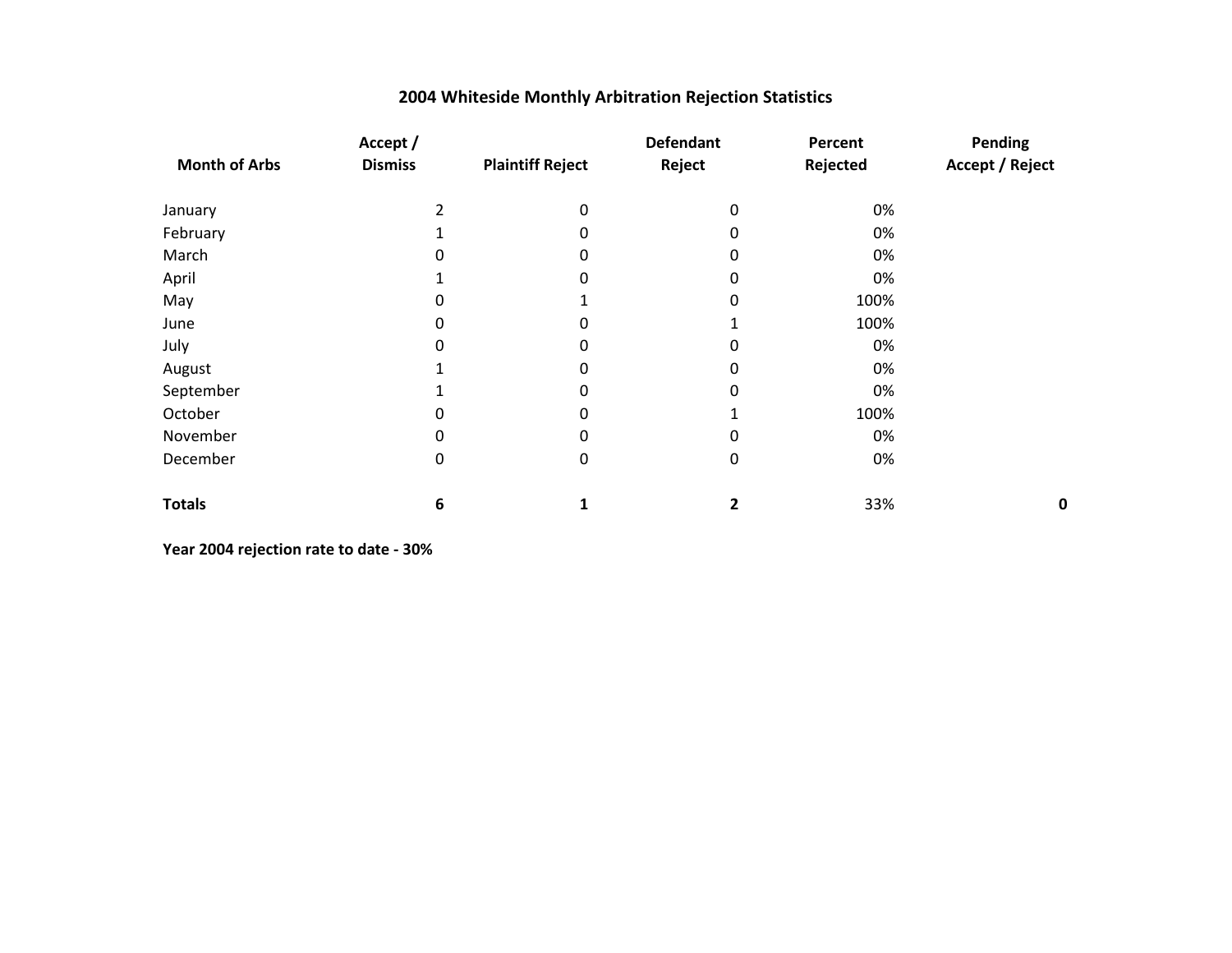| 2005 Whiteside Monthly Arbitration Rejection Statistics |  |
|---------------------------------------------------------|--|
|---------------------------------------------------------|--|

|                      | Accept /       |                         | <b>Defendant</b> | Percent  | Pending                |
|----------------------|----------------|-------------------------|------------------|----------|------------------------|
| <b>Month of Arbs</b> | <b>Dismiss</b> | <b>Plaintiff Reject</b> | Reject           | Rejected | <b>Accept / Reject</b> |
| January              | 0              | 0                       | $\mathbf 0$      | 0%       |                        |
| February             |                | 0                       |                  | 50%      |                        |
| March                | 2              | 0                       | 0                | 0%       |                        |
| April                |                | 0                       | 0                | 0%       |                        |
| May                  |                | 0                       | 0                | 0%       |                        |
| June                 |                |                         |                  | 50%      |                        |
| July                 |                | 0                       | 0                | 0%       |                        |
| August               | 0              | 0                       | 2                | 100%     |                        |
| September            |                | 0                       | 0                | 0%       |                        |
| October              |                | 0                       | 0                | 0%       |                        |
| November             | 0              | 0                       | 0                | 0%       |                        |
| December             | 0              | 0                       | $\mathbf 0$      | 0%       |                        |
| <b>Totals</b>        | 11             | 1                       | 4                | 31%      | 0                      |

**Year 2005 rejection rate to date - 30%**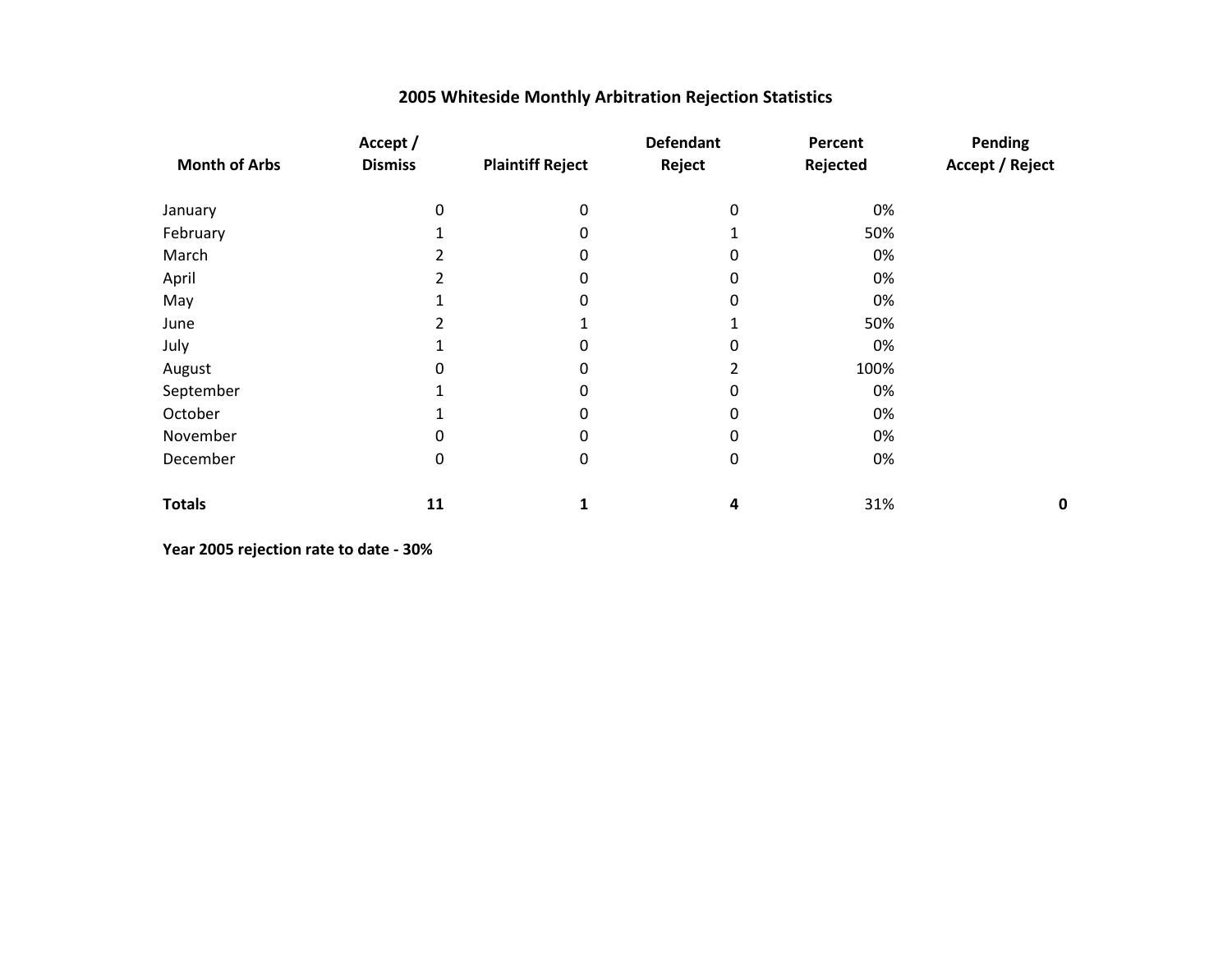|                      | Accept /       |                         | <b>Defendant</b> | Percent  | Pending                |
|----------------------|----------------|-------------------------|------------------|----------|------------------------|
| <b>Month of Arbs</b> | <b>Dismiss</b> | <b>Plaintiff Reject</b> | Reject           | Rejected | <b>Accept / Reject</b> |
| January              |                | 0                       | $\mathbf 0$      | 0%       |                        |
| February             | 0              | 0                       | 0                | 0%       |                        |
| March                | 1              | 0                       | 0                | 0%       |                        |
| April                | 2              | 0                       | 0                | 0%       |                        |
| May                  | 0              |                         | 0                | 100%     |                        |
| June                 | 0              | 0                       | 2                | 100%     |                        |
| July                 |                | 0                       | 0                | 0%       |                        |
| August               | 0              | 0                       | 0                | 0%       |                        |
| September            |                | 0                       | 0                | 0%       |                        |
| October              |                | 0                       | 0                | 0%       |                        |
| November             |                | 0                       | 0                | 0%       |                        |
| December             | 1              | 0                       | $\mathbf 0$      | 0%       |                        |
| <b>Totals</b>        | 9              | 1                       | 2                | 25%      | 0                      |

**Year 2006 rejection rate to date - 29%**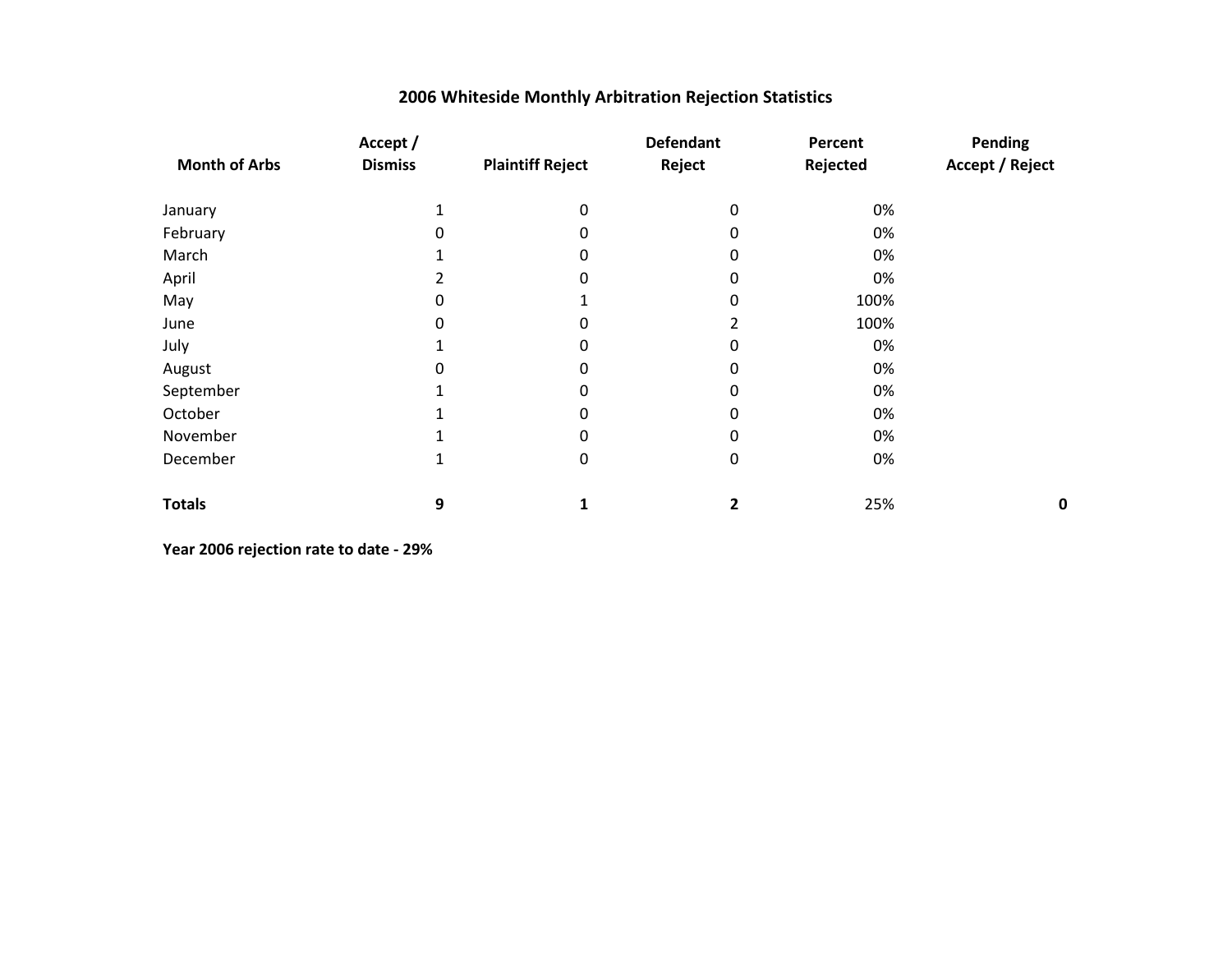|  |  |  | 2007 Whiteside Monthly Arbitration Rejection Statistics |  |  |
|--|--|--|---------------------------------------------------------|--|--|
|--|--|--|---------------------------------------------------------|--|--|

|                      | Accept /       |                         | <b>Defendant</b> | Percent  | Pending          |
|----------------------|----------------|-------------------------|------------------|----------|------------------|
| <b>Month of Arbs</b> | <b>Dismiss</b> | <b>Plaintiff Reject</b> | Reject           | Rejected | Accept / Reject  |
| January              |                | 0                       | 0                | 0%       |                  |
| February             |                | 0                       |                  | 50%      |                  |
| March                | 0              |                         | 0                | 100%     |                  |
| April                |                | 0                       |                  | 50%      |                  |
| May                  | 0              |                         | 0                | 100%     |                  |
| June                 | 0              | 0                       | 3                | 100%     |                  |
| July                 | 0              | 0                       | 0                | 0%       |                  |
| August               | 2              | 0                       | 0                | 0%       |                  |
| September            |                | 0                       | 0                | 0%       |                  |
| October              | 0              | 0                       | 0                | 0%       |                  |
| November             |                | 0                       |                  | 50%      |                  |
| December             | 0              | 0                       | 0                | 0%       | $\boldsymbol{0}$ |
| <b>Totals</b>        | 7              | 2                       | 6                | 53%      | 0                |

**Year 2007 rejection rate to date - 33%**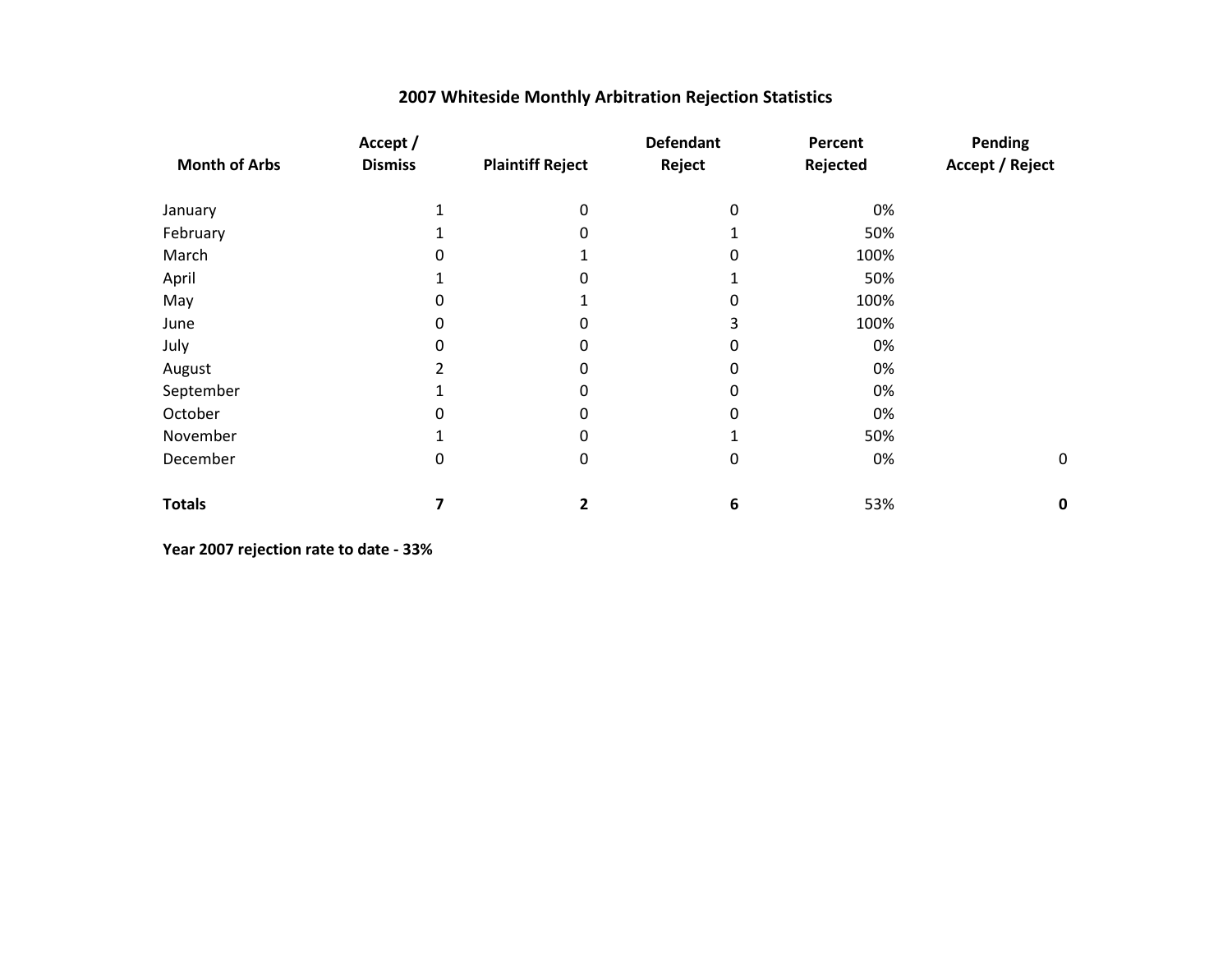|                      | Accept /       |                         | <b>Defendant</b> | Percent  | Pending                |
|----------------------|----------------|-------------------------|------------------|----------|------------------------|
| <b>Month of Arbs</b> | <b>Dismiss</b> | <b>Plaintiff Reject</b> | Reject           | Rejected | <b>Accept / Reject</b> |
| January              |                | 0                       |                  | 50%      | 0                      |
| February             |                | 0                       | 0                | 0%       | 0                      |
| March                |                | 0                       | 0                | 0%       | 0                      |
| April                |                | 0                       | 0                | 0%       | $\boldsymbol{0}$       |
| May                  |                |                         | 0                | 50%      | 0                      |
| June                 |                | 0                       | 0                | 0%       | 0                      |
| July                 |                | 0                       | 0                | 0%       | $\boldsymbol{0}$       |
| August               | 0              | 0                       | 0                | 0%       | $\boldsymbol{0}$       |
| September            |                | 0                       | 0                | 0%       | $\boldsymbol{0}$       |
| October              | 0              | 0                       | 0                | 0%       | 0                      |
| November             | 0              | 0                       | 0                | 0%       | $\boldsymbol{0}$       |
| December             | $\Omega$       | 0                       | 0                | 0%       | $\mathbf 0$            |
| <b>Totals</b>        |                |                         |                  | 22%      | $\mathbf 0$            |

**Year 2008 rejection rate to date - 31%**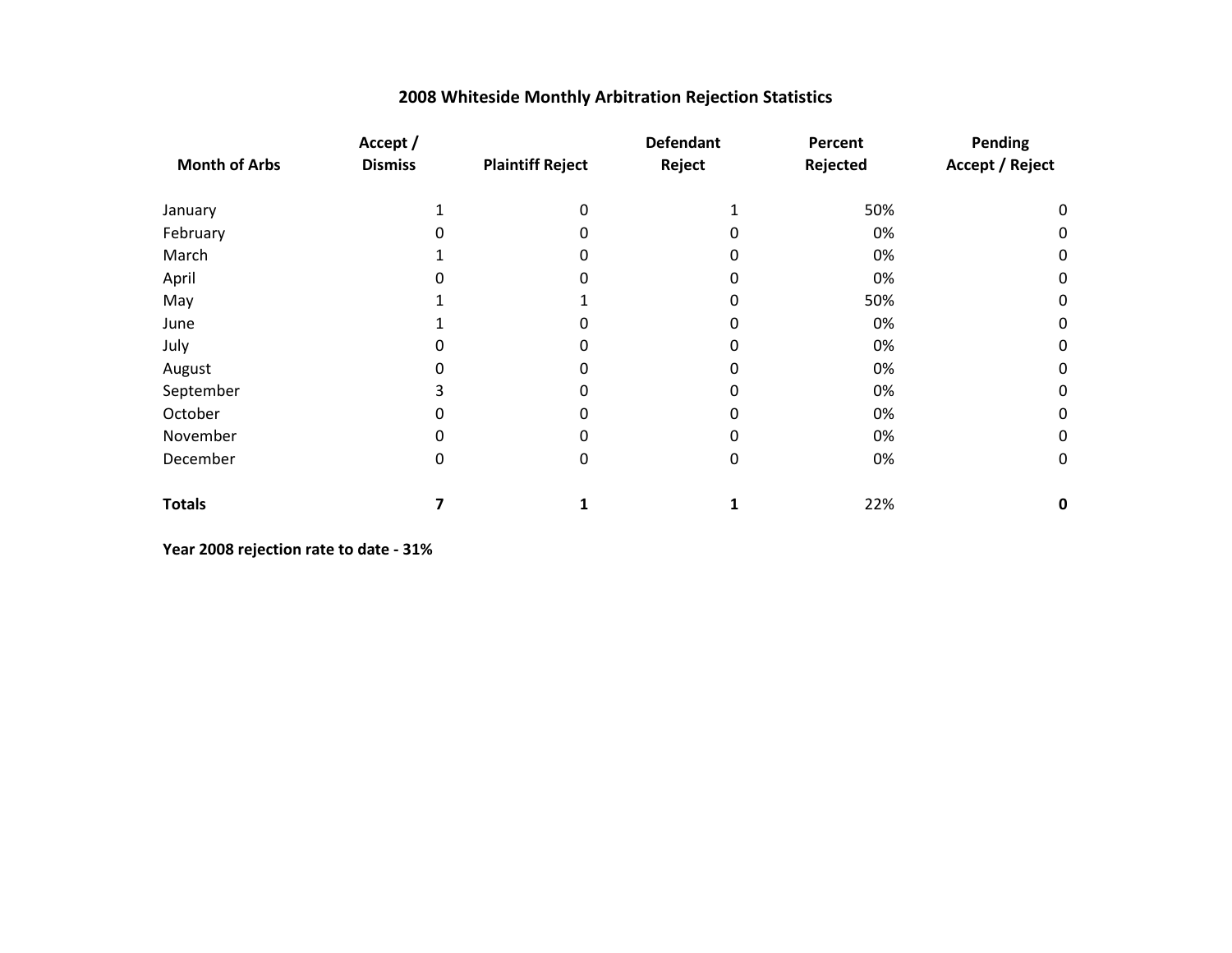|                      | Accept /       |                         | <b>Defendant</b> | Percent  | Pending                |
|----------------------|----------------|-------------------------|------------------|----------|------------------------|
| <b>Month of Arbs</b> | <b>Dismiss</b> | <b>Plaintiff Reject</b> | Reject           | Rejected | <b>Accept / Reject</b> |
| January              | 0              | 0                       | 0                | 0%       | 0                      |
| February             | 0              | 0                       | 0                | 0%       | 0                      |
| March                | 0              | 0                       | 0                | 0%       | $\boldsymbol{0}$       |
| April                |                | 0                       | 0                | 0%       | $\boldsymbol{0}$       |
| May                  |                | 0                       | 0                | 0%       | 0                      |
| June                 |                | 0                       | 0                | 0%       | 0                      |
| July                 | 3              | 0                       | 0                | 0%       | $\boldsymbol{0}$       |
| August               | 0              | 0                       | 0                | 0%       | $\boldsymbol{0}$       |
| September            |                | 0                       |                  | 50%      | $\boldsymbol{0}$       |
| October              | O              | 0                       | 0                | 0%       | 0                      |
| November             |                | 0                       | 0                | 0%       | $\boldsymbol{0}$       |
| December             |                | 0                       | 0                | 0%       | $\mathbf 0$            |
| <b>Totals</b>        | 6              | 0                       |                  | 14%      | $\mathbf 0$            |

**Year 2009 rejection rate to date - 29%**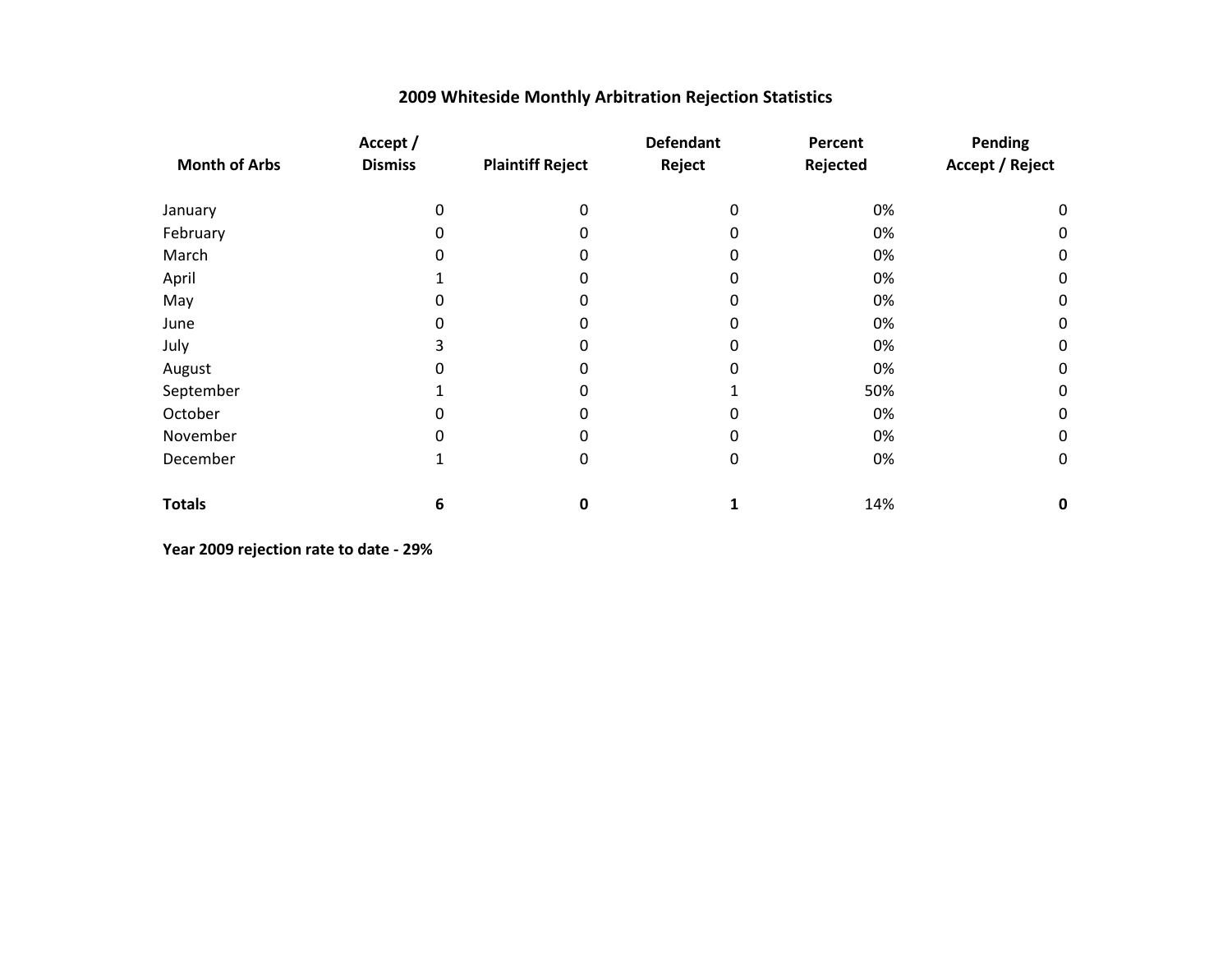| 2010 Whiteside Monthly Arbitration Rejection Statistics |  |  |  |
|---------------------------------------------------------|--|--|--|
|---------------------------------------------------------|--|--|--|

|                      | Accept /       |                         | <b>Defendant</b> | Percent  | Pending                |
|----------------------|----------------|-------------------------|------------------|----------|------------------------|
| <b>Month of Arbs</b> | <b>Dismiss</b> | <b>Plaintiff Reject</b> | Reject           | Rejected | <b>Accept / Reject</b> |
| January              | 0              | 0                       |                  | 0%       | 0                      |
| February             | 0              |                         |                  | 100%     | 0                      |
| March                | 0              |                         |                  | 0%       | 0                      |
| April                |                |                         |                  | 0%       | 0                      |
| May                  |                |                         |                  | 100%     | 0                      |
| June                 |                |                         |                  | 0%       | 0                      |
| July                 |                |                         |                  | 0%       | 0                      |
| August               |                |                         |                  | 0%       | 0                      |
| September            |                |                         |                  | 0%       | 0                      |
| October              |                |                         |                  | 0%       | $\boldsymbol{0}$       |
| November             | 0              |                         |                  | 0%       | 0                      |
| December             | 0              | 0                       | 0                | 0%       | 0                      |
| <b>Totals</b>        | 0              | 0                       |                  | 100%     | 0                      |

**Year 2010 rejection rate to date -** 30%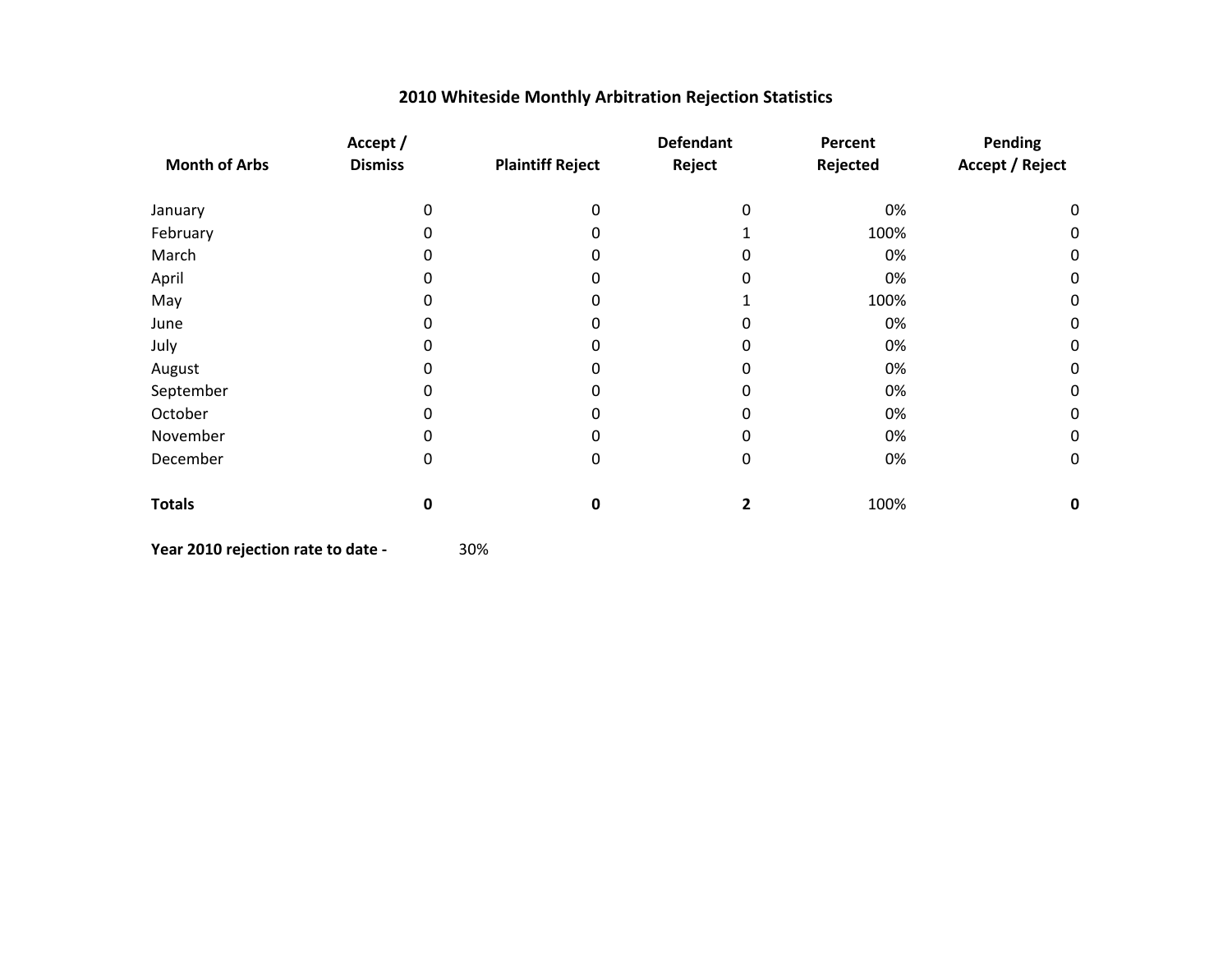| Month of                           | Accept /       | <b>Plaintiff</b> | <b>Defendant</b> | Percent  |
|------------------------------------|----------------|------------------|------------------|----------|
| <b>Arbs</b>                        | <b>Dismiss</b> | Reject           | Reject           | Rejected |
| January                            | 1              | 0                | 0                | 0%       |
| February                           | 1              | 0                | 0                | 0%       |
| March                              | 1              | 0                | $\mathbf{0}$     | 0%       |
| April                              | 0              | 0                | $\mathbf{0}$     | 0%       |
| May                                | 0              | 0                | $\mathbf{0}$     | 0%       |
| June                               | 0              | 0                | 0                | 0%       |
| July                               | 1              | 0                | 0                | 0%       |
| August                             |                | 0                | 0                | 0%       |
| September                          | 0              | 0                | 0                | 0%       |
| October                            | 0              | $\boldsymbol{0}$ | 0                | 0%       |
| November                           | 0              | $\boldsymbol{0}$ | 0                | 0%       |
| December                           | 0              | $\boldsymbol{0}$ | $\mathbf 0$      | 0%       |
| <b>Totals</b>                      | 5              | $\mathbf 0$      | $\bf{0}$         | 0%       |
| Year 2011 rejection rate to date - |                | 28%              |                  |          |